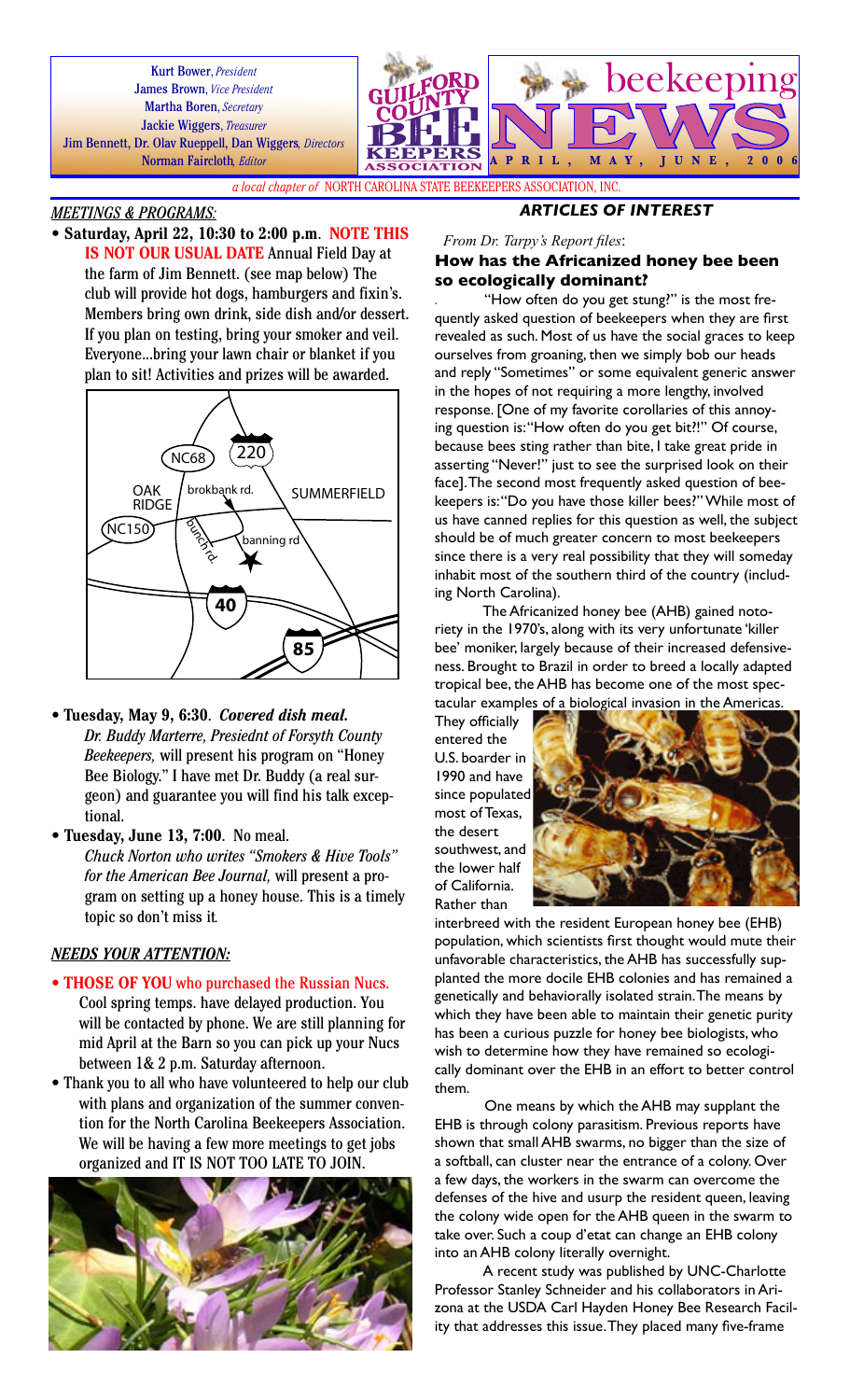nucleus hives in their bee yard, all headed by EHB cordovan queens, and they tracked the progress of these hives over the course of two years. They performed weekly or bi-weekly inspections of each colony and rated its strength (according to the amount of brood and number of adult bees) and queen status (thriving, weak, queenless, or superseded). They witnessed dozens of invading parasitic AHB swarms and the resultant usurpation of the EHB queen.

They found an average take-over rate of 21% over the course of the study, much higher than previously thought. Moreover, there was a seasonal effect of this process, such that most swarms were seen during the months of October, November, and December. There was also a highly significant effect of EHB colony status on the likelihood of being parasitized. Thriving colonies had only a 1.6% chance of being usurped each month, but weak and queenless colonies had a 2.2% and 12.8% chance of usurpation, respectively. These results suggest that the parasitic AHB swarms are somehow able to locate colonies with weakened defenses and take them over at a surprisingly high rate.

Knowing how this usurpation process works may enable beekeepers to take certain measures to minimize how often their colonies can be taken over by Africanized bees. It is for this reason, and many others like it, that make beekeepers the first line of defense against the AHB.

Reference: Schneider, S. S.,T. Deeby, D. C. Gilley, and G. DeGrandi-Hoffman. (2004). Seasonal nest usurpation of European colonies by African swarms in Arizona, USA. Insectes Sociaux, 51: 359–364.

# *No Joke*

*portions of letter from Dennis Murrell, Casper, WY* ...As a commercial beekeeper, I've worked all kinds of hot hives over three decades. But I've never

worked any like the AHB's. They are very easily controlled with smoke **most** of the time. But **not all** of the time.... the slightest hive disturbance, without smoke, can set them off like no other bees I've encountered. Gently removing a lid without smoke can cause an attack that is instant and vicious. They will kill any sparrow/ robin sized bird that flies through



the area. They will sting the black plastic molding around the windows and doors on a bee truck. They will force a normally suited/veiled/experienced beekeeper with his smoker into the safety of his truck in a few minutes. They will harass anything that moves within 100 yards of the hive and continue this activity unabated until sunset.

It is absolutely irresponsible to negate the effects this kind of bee can have on the general public's health and safety. Those who minimize, deny, or negate the problem aren't doing beekeepers any favors. And I surely wouldn't want them keeping bees in an AHB area, around my neighborhood, my aged parents, my wife, my children or my friends....

 This closeup shows Africanized honey bees surrounding a European queen honey bee that is marked with a pink dot for identification. Africanized and European honey bees cannot ordinarily be distinguished with the naked eye.

## **Africanized Honey Bees Are Still on the Move**

By Kim Kaplan March 6, 2006



In 2005, Africanized honey bees showed up for the first time in Louisiana, Arkansas and Florida. An updated map showing the spread of Africanized honey bees by county and state has been posted on the Agricultural Research Service (ARS) website at www.ars.usda.gov/ ahbmap/.

The arrival in Florida was not contiguous with the bees' spread from the Southwest. It was most likely a result of human-assisted transport, by which trucks, ships, railroad cars or other types of transportation inadvertently bring Africanized honey bees into new areas.

Usually, human-assisted transport finds are not considered part of Africanized honey bees' spread. But because they have been found in 14 counties, the state of Florida now considers Africanized honey bees to be established there.

The ARS Carl Hayden Bee Research Center in Tucson, Ariz., is responsible for official identifications of Africanized honey bees, especially when the bees are found in new states. Additional information about ARS research on Africanized honey bees can be accessed at gears.tucson.ars.ag.gov/.

Among ARS' recent research accomplishments related to the bees is new guidance for beekeepers on the best time to requeen hives to reverse Africanization of honey bee colonies. Queens of known genetics, from reputable breeders, should be introduced into hives in the fall to give them the best chance of being accepted by the bee colony.

ARS is the U.S. Department of Agriculture's chief scientific research agency.

- 
- Don Hopkins, State Inspector: (336) 376-8250 Guilford County Beekeepers Association web site
- http://www.guilfordbeekeepers.org

• North Carolina State Beekeepers Association web site http//www.ncbeekeepers.org



**Guilford County Beekeepers Association** A LOCAL CHAPTER OF THE NORTH CAROLINA STATE BEEKEEPERS ASSOCIATION

Norman Faircloth, editor (nfaircloth@northstate.net)